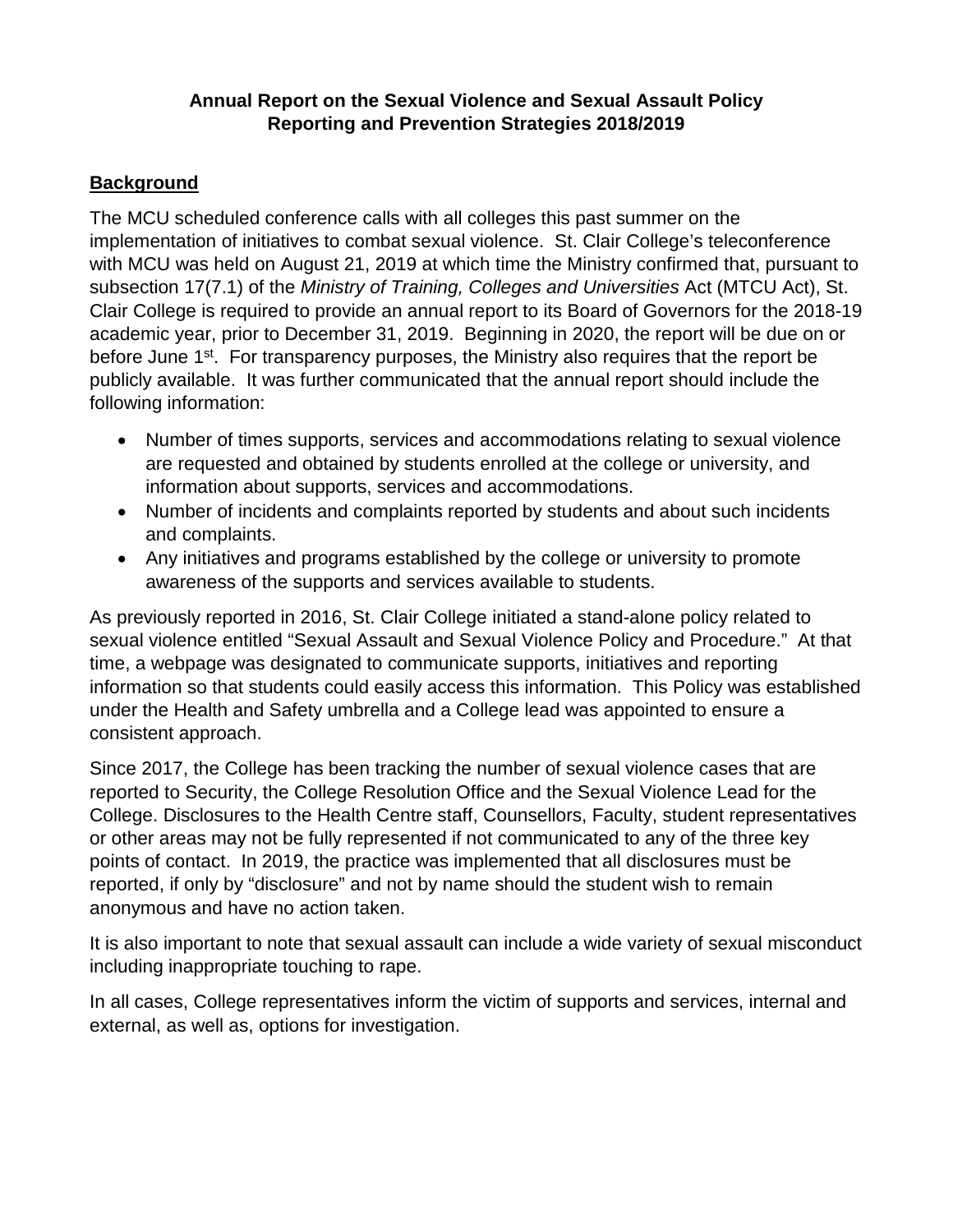|                                                              | 2017/2018 | 2018/2019 |
|--------------------------------------------------------------|-----------|-----------|
| Number of Informal                                           | 2         |           |
| Reports (Disclosures - Not<br>Investigated by College)       |           |           |
| <b>Number of Formal Reports</b><br>(Investigated by College) |           | 3         |
| Incidents that occurred off                                  |           |           |
| campus                                                       |           |           |
| Incidents that occurred on                                   | 6         | 2         |
| campus                                                       |           |           |
| Unknown where incidents                                      | 2         |           |
| occurred                                                     |           |           |
| Services or                                                  | 5         | 6         |
| <b>Accommodations Provided</b>                               |           |           |

# **Supports, Services, Accommodations, Incidents and Complaints**

#### **Proactive Measures and Processes**

The following Proactive Measures and Process outlines the initiatives and programs implemented in 2017 and 2018 to promote awareness of the supports and services available to all St. Clair College students.

- St. Clair College has a Sexual Violence Policy and Protocol.
- The College has a Sexual Violence Prevention Committee who:
	- o Reviews and provides suggestions on the Sexual Assault and Sexual Violence Policy and Protocol;
	- o Reviews/maintains information on Sexual Violence, Prevention and Awareness on the College's website;
	- o Coordinates activities and training initiatives for the prevention and awareness of Sexual Violence.
- A consent video is shown to students at all Orientation sessions.
- A tracking system is maintained for disclosures and/or reports of sexual assault/violence.
- The student repository has been updated to document incidences/reports of sexual assault/violence. Note: Authorized access to the information is limited for confidentiality purposes.
- The reporting process for incidences of sexual assault/violence has been streamlined, and continues to be streamlined, to minimize the impact on the complainant and the number of times he/she/they have to present their story.
- The Code has been updated to align with the Sexual Assault and Sexual Violence Policy and Protocol.